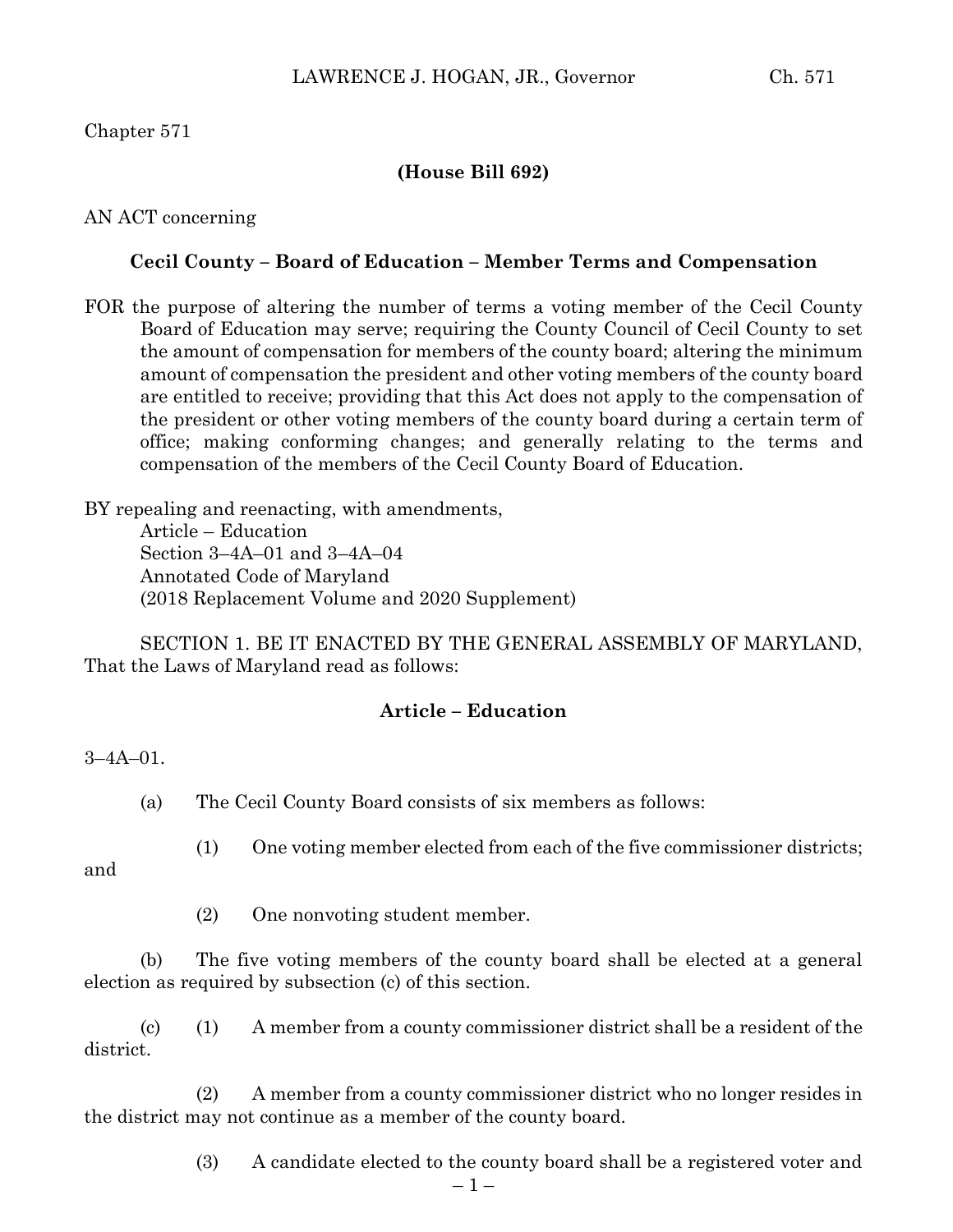resident of Cecil County for at least 3 years.

(d) (1) Except as provided under subsection (e) of this section, each voting member serves for a term of 4 years beginning on the first Monday in December after the member's election and until a successor is elected and qualifies.

(2) A voting member may not serve for more than **[**two**] THREE** terms.

(3) The Governor shall appoint a new member to fill any vacancy on the county board for the remainder of that term and until a successor is elected and qualifies.

(e) The terms of the voting members are staggered as follows:

(1) Members of the county board from commissioner districts 3, 4, and 5 shall be elected at the 2006 general election and every 4 years thereafter; and

(2) Members of the county board from commissioner districts 1 and 2 shall be elected at the 2008 general election and every 4 years thereafter.

(f) (1) The student member shall:

(i) Be an eleventh or twelfth grade student in the Cecil County public school system elected by the high school students of the county in accordance with procedures established by the school system;

(ii) Serve for 1 year beginning on July 1 after the election of the

- (iii) Be a nonvoting member; and
- (iv) Advise the county board on the thoughts and feelings of students.

(2) Unless invited to attend by an affirmative vote of a majority of the county board, the student member may not attend an executive session.

 $3 - 4A - 04$ .

member;

# **(A) SUBJECT TO SUBSECTION (B) OF THIS SECTION, THE MEMBERS OF THE COUNTY BOARD SHALL RECEIVE COMPENSATION SET BY THE COUNTY COUNCIL.**

**[**(a)**] (B) (1)** The president of the county board is entitled to receive **A MINIMUM OF [**\$4,000**] \$5,500** annually **[**as compensation and the**].**

**(2) THE** other voting members **OF THE COUNTY BOARD** are entitled to receive **A MINIMUM OF [**\$3,500**] \$5,000** each annually **[**as compensation**]**.